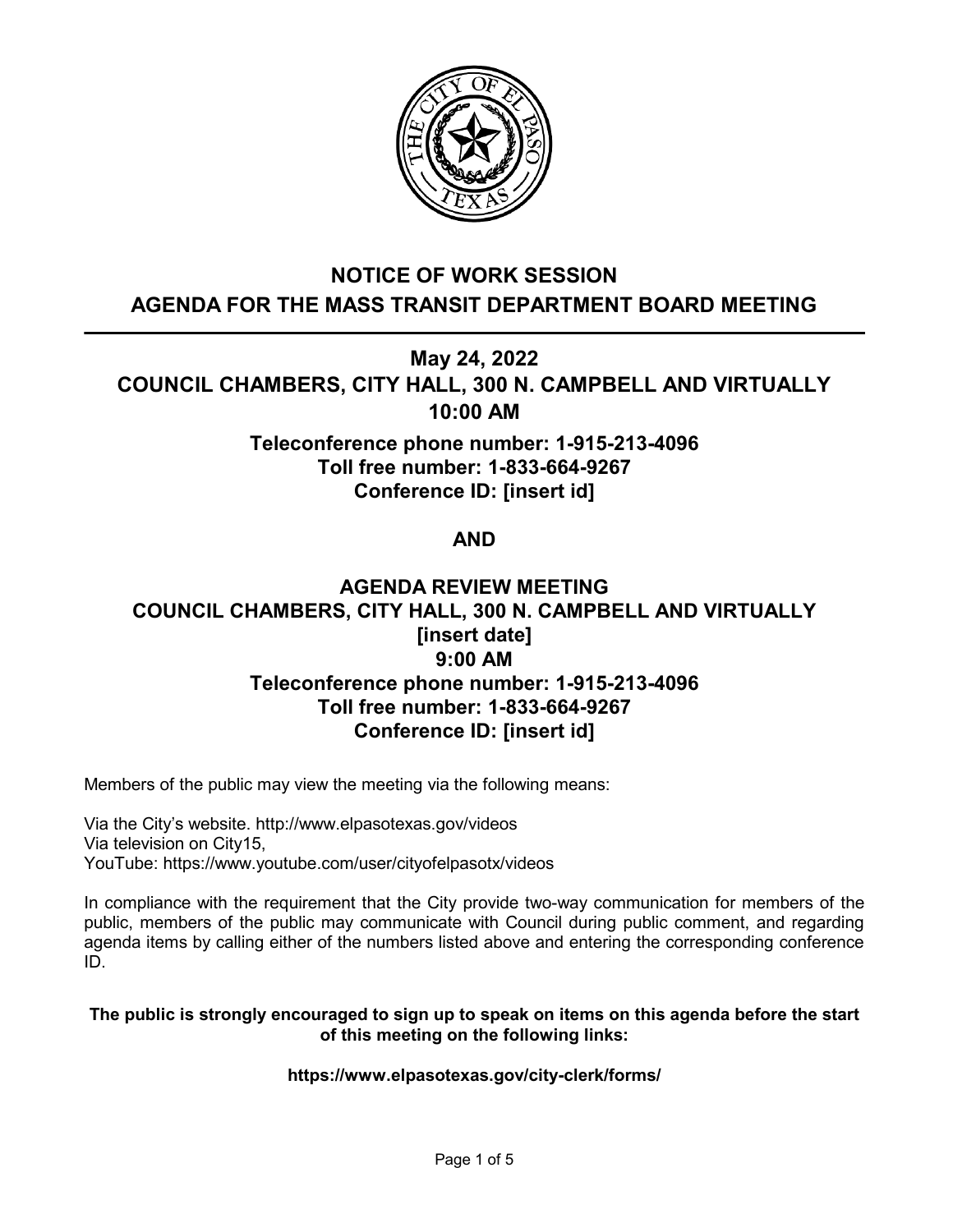### **https://elpasotx.seamlessdocs.com/f/SpeakerSignUpFormItem**

**The following Board Member(s) will be present via video conference:**

### **[Board Member Name]**

**A quorum of the Mass Transit Department Board must participate in the meeting.**

## **ROLL CALL**

## **CALL TO THE PUBLIC – PUBLIC COMMENT:**

**This time is reserved for members of the public who would like to address the Mass Transit Department Board on items that are not on the Mass Transit Department Board Agenda.**

**Members of the public may communicate with Board Members during public comment, and regarding agenda items by calling 1-915-213-4096 or toll free number 1-833-664-9267 at the prompt please enter the following Conference ID: [ID Number]**

**A sign-up form is available on line at:**

**https://elpasotx.seamlessdocs.com/f/SpeakerSignUpFormPublic**

**for those who wish to sign up in advance of the meeting date. Requests to speak must be received by 9:00 a.m. on the date of the meeting. 30 Minutes total is allotted for speakers. Three to five minutes may be allowed for each speaker.**

## **NOTICE TO THE PUBLIC:**

All matters listed under the CONSENT AGENDA, including those on the Addition to the Agenda, will be considered by Mass Transit Department Board to be routine and will be enacted by one motion unless separate discussion is requested by Board Members. Prior to the vote, members of the audience may ask questions regarding items on the consent agenda. When the vote has been taken, if an item has not been called out for separate discussion, the item has been approved. The Mass Transit Department Board may, however, reconsider any item at any time during the meeting.

# **CONSENT AGENDA - APPROVAL OF MINUTES:**

## **Goal 6: Set the Standard for Sound Governance and Fiscal Management**

**1.** Approval of Minutes of the Mass Transit Board Meeting of May 10, 2022. **[22-630](http://elpasotexas.legistar.com/gateway.aspx?m=l&id=/matter.aspx?key=7094)**

# **All Districts**

Sun Metro Mass Transit, Ellen Smyth, (915) 212-6000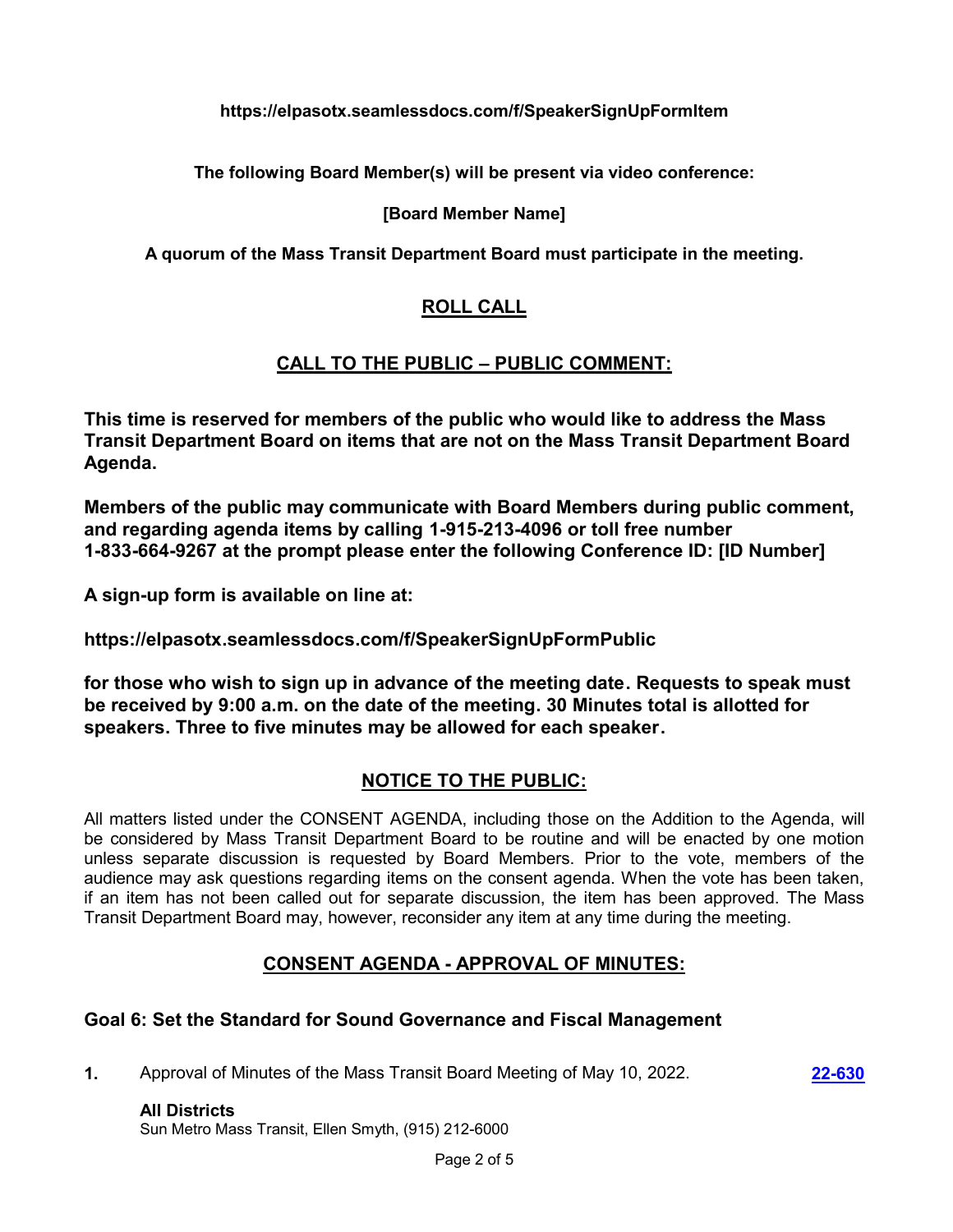## **CONSENT AGENDA – REQUEST TO EXCUSE ABSENT MASS TRANSIT BOARD MEMBERS**

**2. [22-654](http://elpasotexas.legistar.com/gateway.aspx?m=l&id=/matter.aspx?key=7117)**

## **CONSENT AGENDA - BOARD APPOINTMENTS:**

### **Goal 8: Nurture and Promote a Healthy, Sustainable Community**

**3.** Lori Ray to the Citizen's Advisory Committee (CAC) for the Mass Transit Department Board to serve as Alternate Two by CAC Chair Phillip Thomas. **[22-631](http://elpasotexas.legistar.com/gateway.aspx?m=l&id=/matter.aspx?key=7095)**

#### **All Districts**

Sun Metro Mass Transit, Ellen Smyth, (915) 212-6000

**4.** Oscar Lozoya to the Citizen's Advisory Committee (CAC) for the Mass Transit Department Board to serve as Alternate Three by CAC Chair Phillip Thomas. **[22-632](http://elpasotexas.legistar.com/gateway.aspx?m=l&id=/matter.aspx?key=7096)**

#### **All Districts**

Sun Metro Mass Transit, Ellen Smyth, (915) 212-6000

### **REGULAR AGENDA – OTHER BIDS, CONTRACTS, PROCUREMENTS:**

### **Goal 7: Enhance and Sustain El Paso's Infrastructure Network**

**5.** The linkage to the Strategic Plan is subsection 7.3 - Enhance regional comprehensive transportation system **[22-633](http://elpasotexas.legistar.com/gateway.aspx?m=l&id=/matter.aspx?key=7097)**

### **Award Summary:**

Discussion and action on the award of Solicitation No. 2022-0471R Ticket Vending Machines, Validators, and Back Office (Re-Bid) to Parkeon, Inc. dba Flowbird for an initial term of five (5) years for a total initial estimated award of \$1,921,882.80. This award also includes a two (2) year option for an estimated amount of \$768,753.12. The total value of the contract is, including the initial term plus the option for a total of seven (7) years, for an estimated amount of \$2,690,635.92. This contract will allow for the purchase of ticket vending machines that will enhance customer service experience and provide customers access to new features and technology at the new Montana Bus Rapid Transit (Brio).

Contract Variance:

Department: Mass Transit (Sun Metro) Award to: Parkeon, Inc. dba Flowbird Moorestown, NJ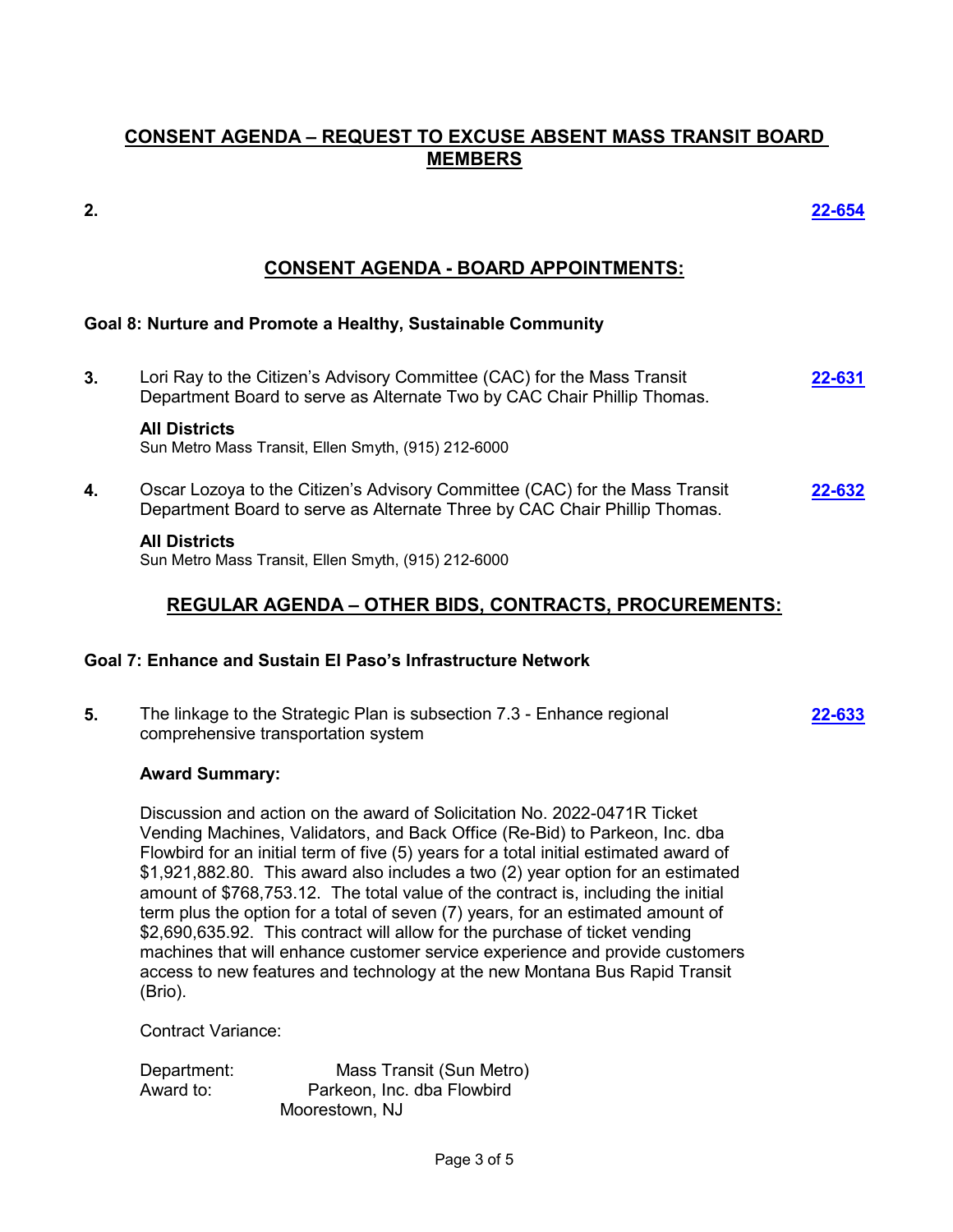Initial Term: 5 years Option: 2 year Initial Term Estimated Award: \$1,921,882.80 (5 years) Option Term Estimated Award: \$768,753.12 (2 year) Total Estimated Award: \$2,690,635.92 (7 years) Account No: 560-3210-60010-522150-P60FTA300-P6006-G6018TX013 Funding Source: El Paso Sun Metro Capital Investment Grant Funding Montana Brio Rapid Transit/Rapid Transit System Corridor

District(s): All

This is a Request for Proposal, service contract.

The Purchasing & Strategic Sourcing and the Mass Transit (Sun Metro) departments recommend award as indicated to Parkeon, Inc. dba Flowbird the highest ranked offeror based on evaluation factors established for this procurement.

In addition, it is requested that the City Attorney's Office review and that the City Manager be authorized to execute any related contract documents necessary to effectuate this award. In accordance with this award, the City Manager or designee is authorized to exercise future options if needed.

#### **All Districts**

Sun Metro Mass Transit, Ellen Smyth, (915) 212-6000 Purchasing and Strategic Sourcing, Claudia A. Garcia, (915) 212-1218

### **AGENDA LANGUAGE:**

*This is the language that will be posted to the agenda. Please use ARIAL 11 Font.*

### **EXECUTIVE SESSION**

The following Board Member(s) will be present via video conference:

[Board Member Name]

The Mass Transit Department Board of the City of El Paso may retire into EXECUTIVE SESSION pursuant to Section 3.5A of the El Paso City Charter and the Texas Government Code, Chapter 551, Subchapter D, to discuss any of the following: (The items listed below are matters of the sort routinely discussed in Executive Session, but the Mass Transit Department Board of the City of El Paso may move to Executive Session any of the items on this agenda, consistent with the terms of the Open Meetings Act.) The Mass Transit Department Board will return to open session to take any final action and may also, at any time during the meeting, bring forward any of the following items for public discussion, as appropriate.

| Section 551.071 | CONSULTATION WITH ATTORNEY                                 |
|-----------------|------------------------------------------------------------|
| Section 551.072 | DELIBERATION REGARDING REAL PROPERTY                       |
| Section 551.073 | DELIBERATION REGARDING PROSPECTIVE GIFTS                   |
| Section 551.074 | PERSONNEL MATTERS                                          |
| Section 551.076 | DELIBERATION REGARDING SECURITY DEVICES OR SECURITY AUDITS |